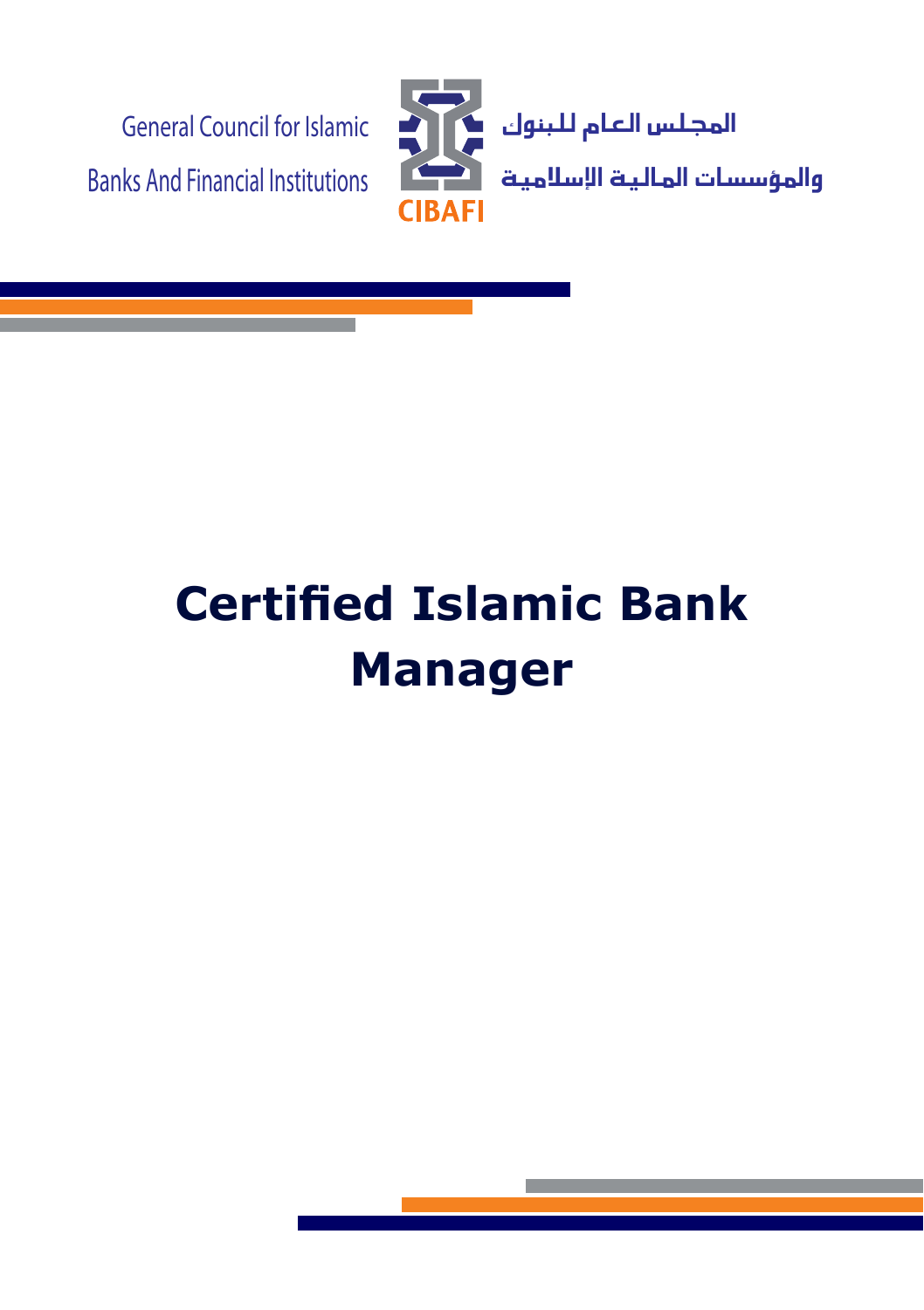

## **Certified Islamic Bank Manager**

The positive results of outreach and strategies to get close to customers underline the importance of branch management. Islamic banks should pay due care to branch management to ensure the development of their businesses. Managers require a wide range of skills to lead their branches in achieving the objectives and values represented by their respective banks.

This training programme focuses on the necessary theoretical knowledge and leadership skills necessary for planning, budgeting, performance evaluation, marketing and enhancing the work of Islamic banks to achieve their objectives. In addition, this programme aims to instruct branch managers devoted to the unique role of Islamic banks in serving their local community and the national economy as well.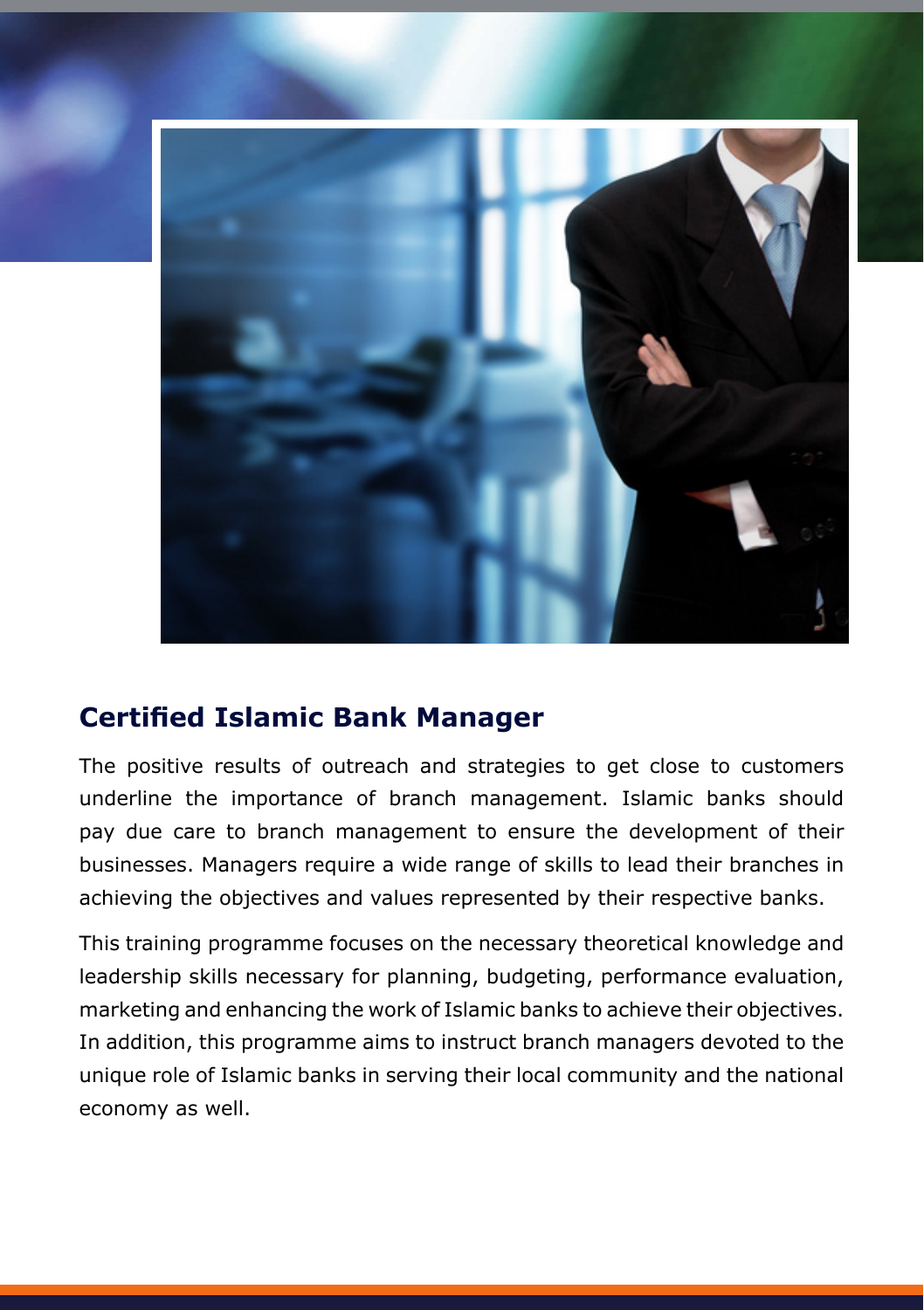

#### **Targeted participants:**

- Employees with potentials for leading positions in the branches of Islamic banks
- Heads of Departments, Auditors, Planning, Risk Management, Compliance, Quality Control, and Research and Development Departments
- Regulators and Supervisors
- Academics and Researchers in universities and institutes interested in Islamic banking

#### **Course components:**

- Islamic bank branch management
- Strategic planning for Islamic banks
- Islamic concepts in leadership and the management for change
- The challenges facing Islamic banking